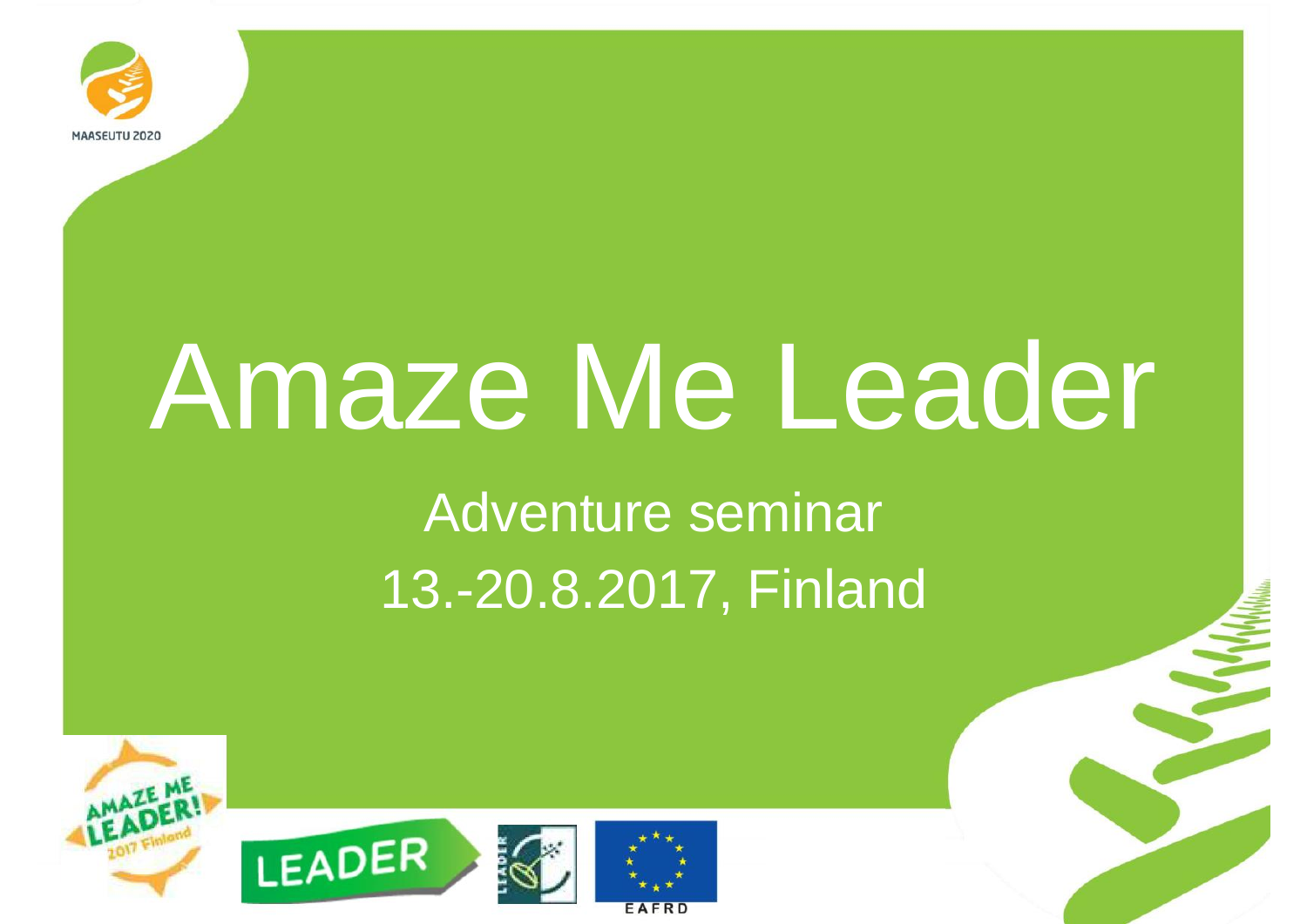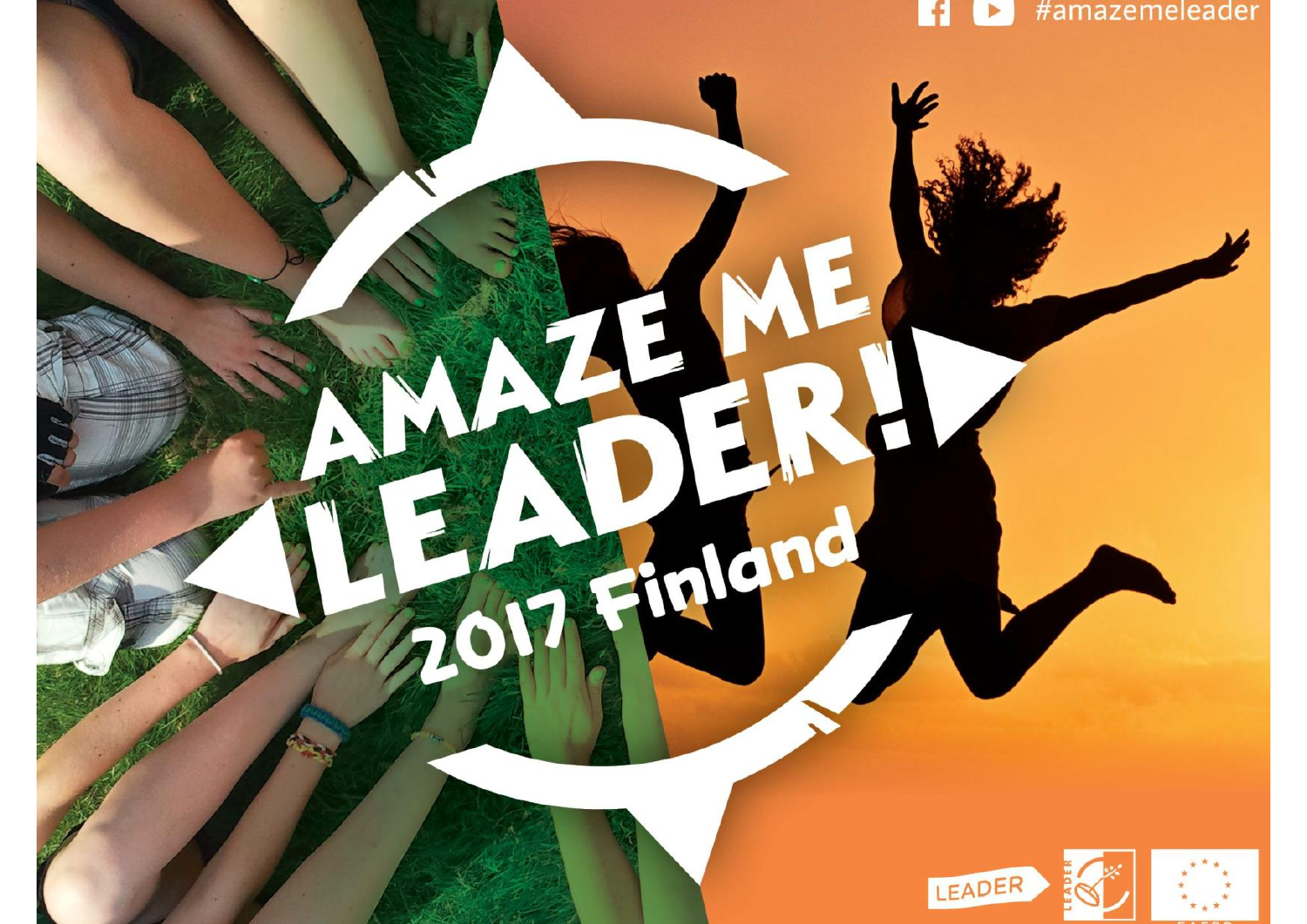#### What is it?

- International adventure seminar aimed to youngsters aged 18 to 29
- 13th 20th of August 2017 in Finland
- Groups drive in teams around lake Saimaa area and have different kind of tasks in Leader funded companies and organisations and activities organised by LAGs on their way
- Participants are expected to come from Baltic Sea area and other EU countries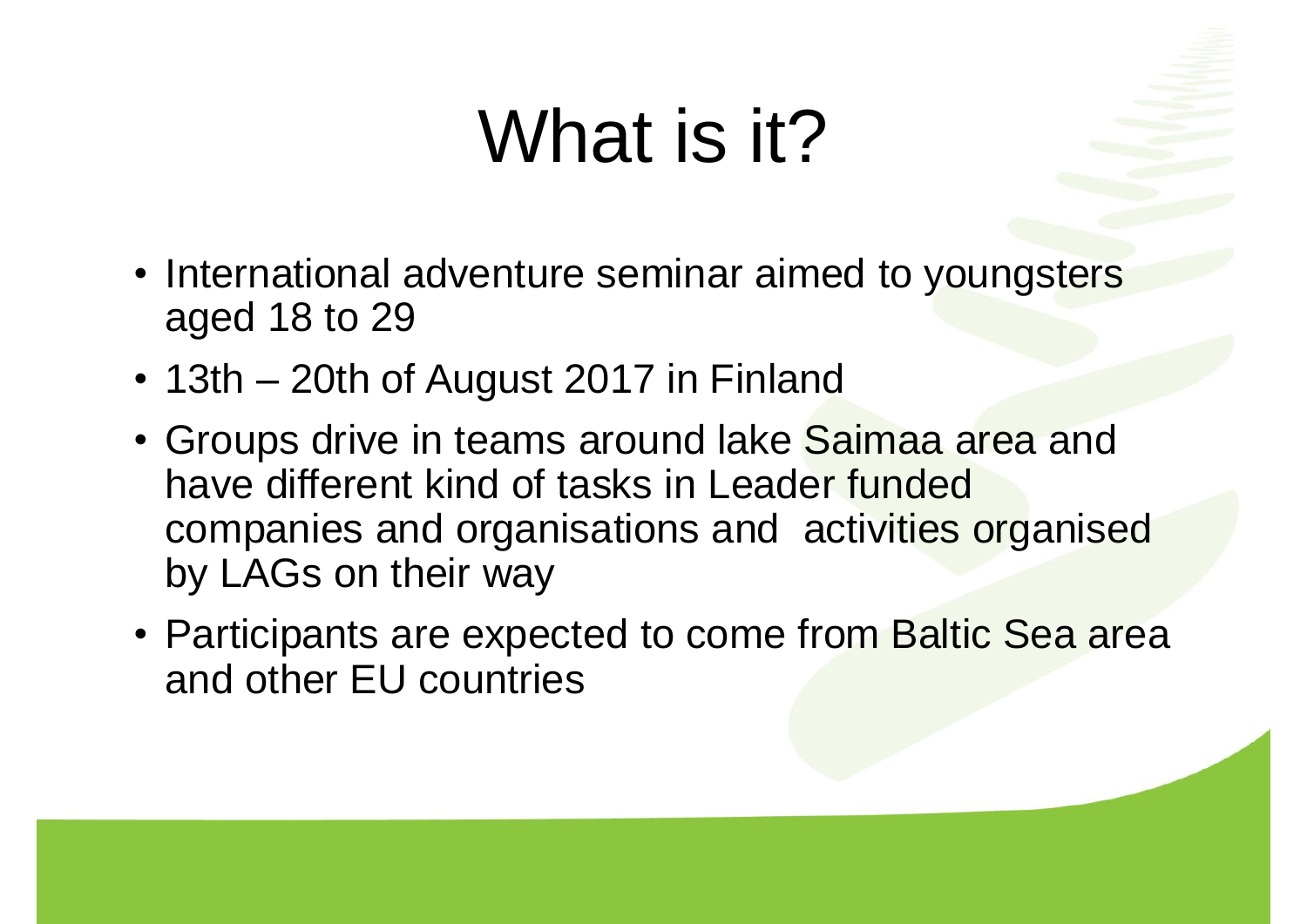# **Objectives**

- Raise young people's involvement in Leader work
- Apply experimental education in promoting entrepreneurship skills among young people
- Enhance different kind of rural entrepreneurship by means of using experimental education methods
- Provide rural young people with an opportunity to be involved in rural development
- Building networks between rural youth from Europe
- Promote tolerance of people from other cultures in a new way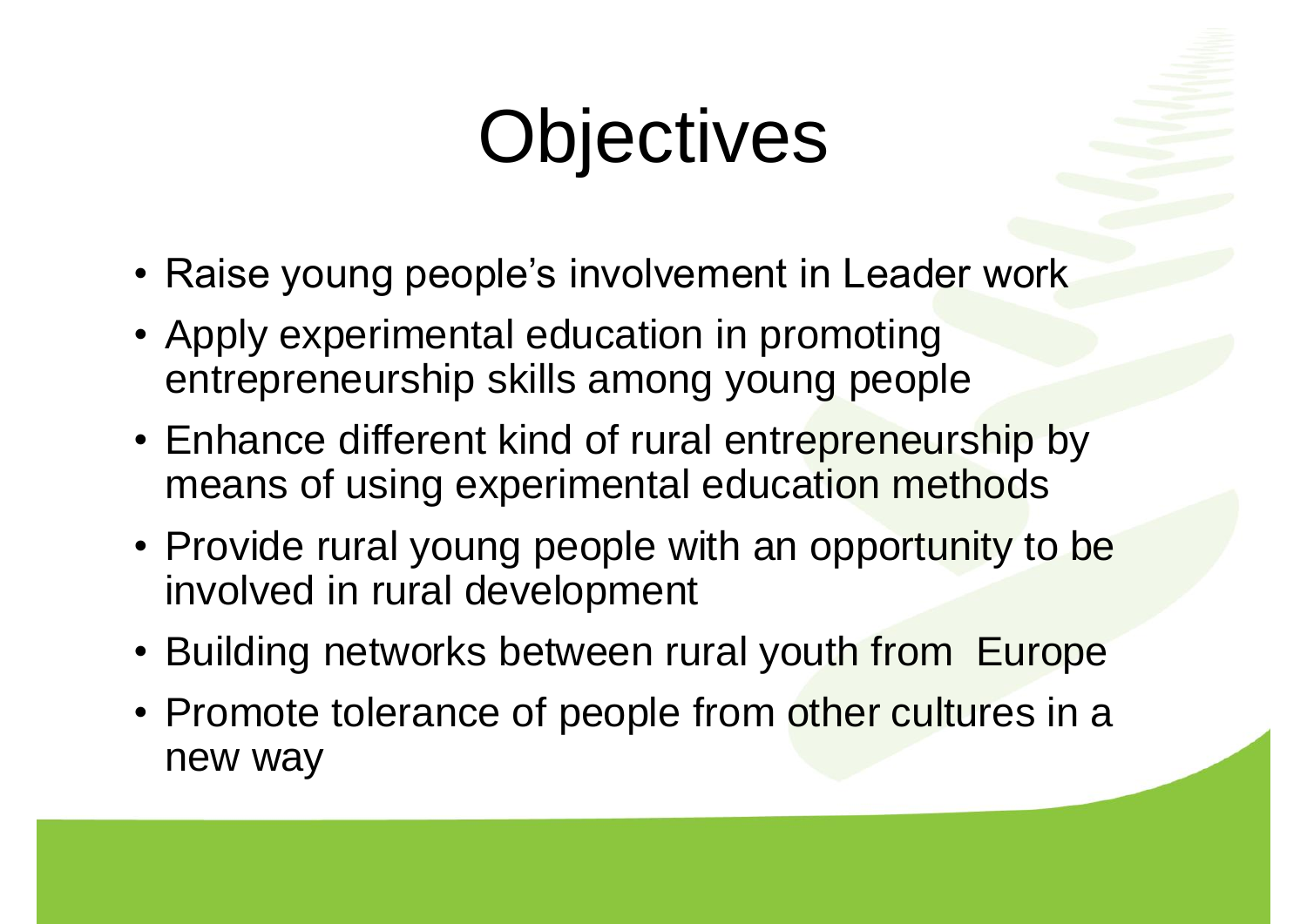### What is it?

- Participation fee is 100 $\varepsilon$ /person which doesn't contain travel to Finland and back
- Participants will need basic camping equipment (like sleeping bag, swimming suit, ect.) and own insurances!
- It's like tv format Amazing Race but without competition; participants get car, phone and tasks for the day.
- On daily basis participants have meals, place to rest and opportunity to wash up.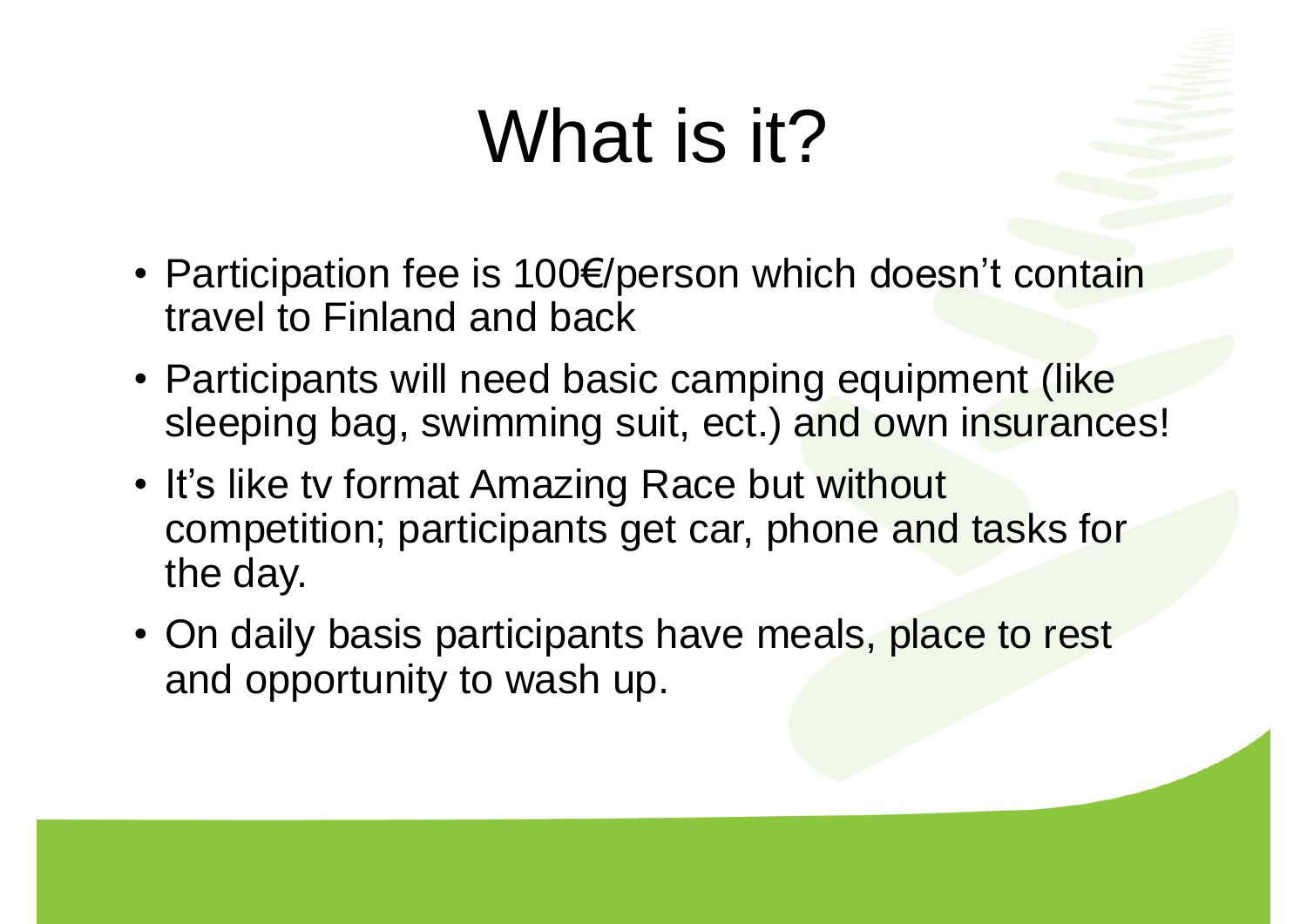# When?

- Sunday 13th of August 2017
	- **Get together in Helsinki**
- Monday 14th to Saturday 19th of August 2017
	- Days organized by LAGs and XAMK
	- Fair well party on Saturday
- Sunday 20th of August 2017
	- Departure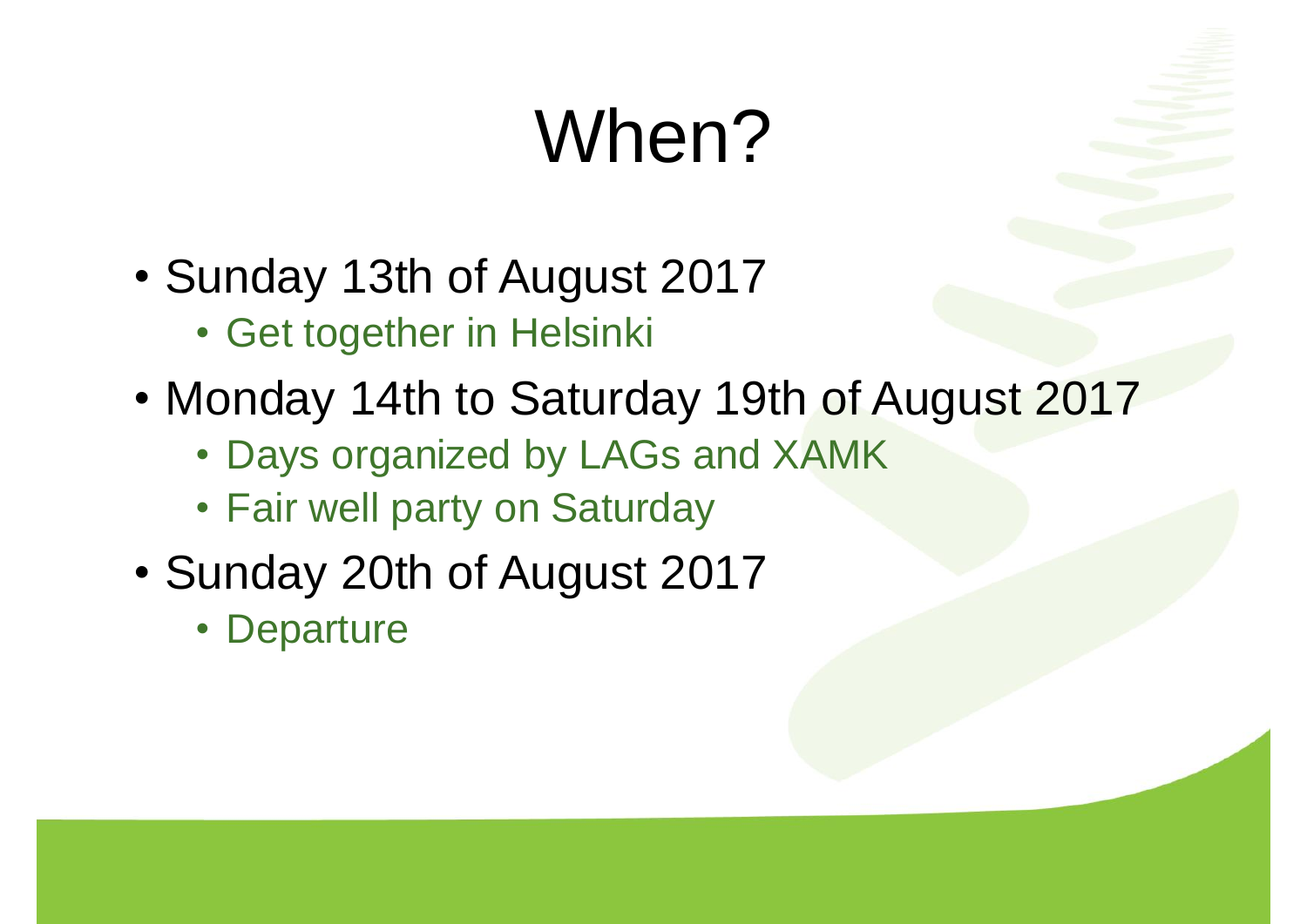### Themes of days

- **Day 1** Get together in Helsinki
- **Day 2 LAG** Pohjois-Kymen Kasvu: Leader and Finnish national sports and National parks
- **Day 3 LAG** Veej'jakaja: Leader and Rural Lakeland Finland as a resource for tourism
- Day 4 Xamk: Finnish Summer cottage life / surviving in the nature
- Day 5 LAG Rajupusu: Leader and Rural Youth organisations and Agricultural research
- Day 6 LAG Piällysmies: Leader and Medieval castle as a resource for entrepreneurship / Leader and Digital nature experiences
- **Day 7 LAG** Länsi-Saimaa: Leader and Nature resources promoting entrepreneurship
- **Day 8** Fair well -Departure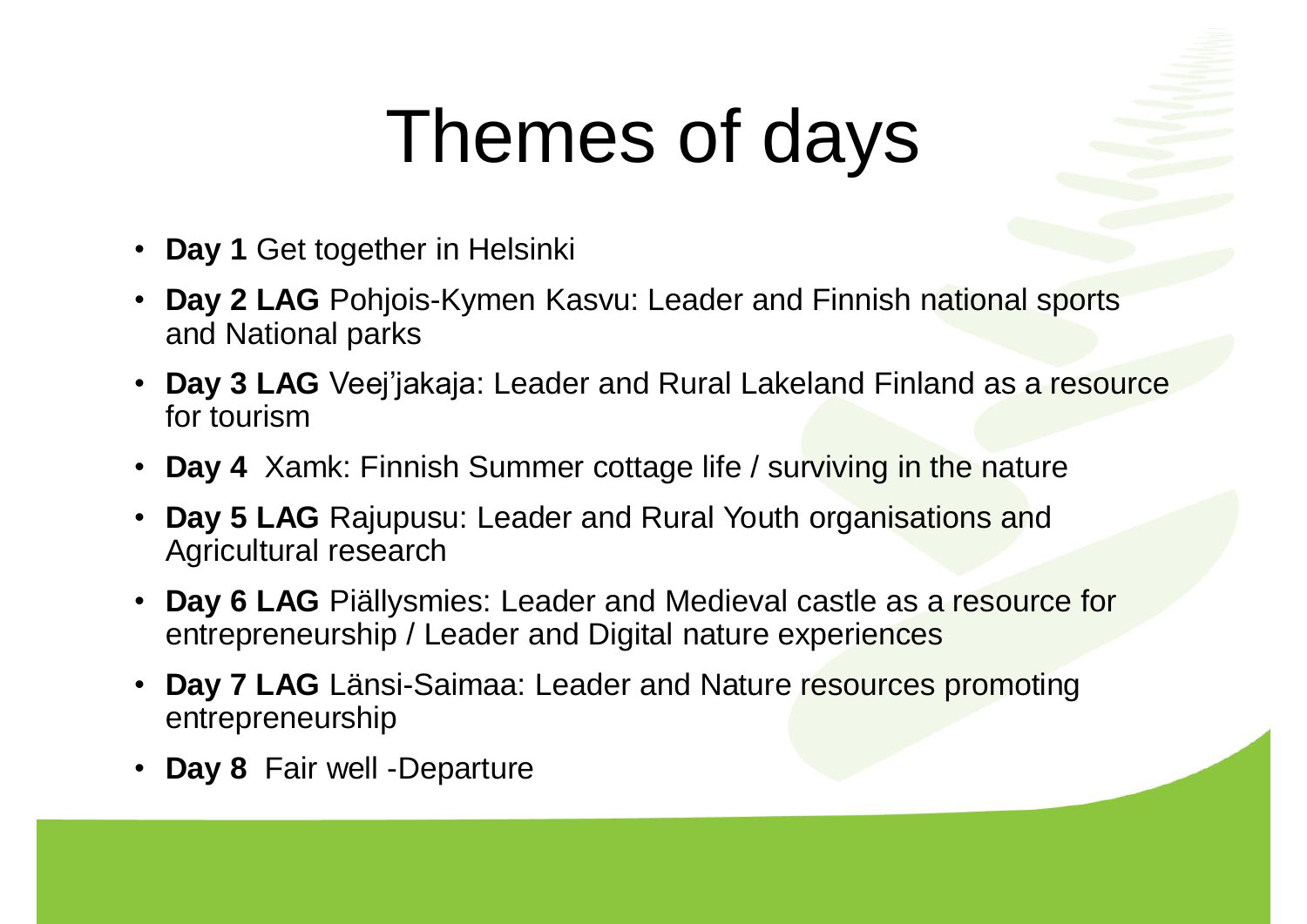#### **Themes**

- Themes trough week are Finnish rural culture, innovation, co-operation, internationalization and networking
- And because it's going to be an adventure we are not going to tell you everything ;)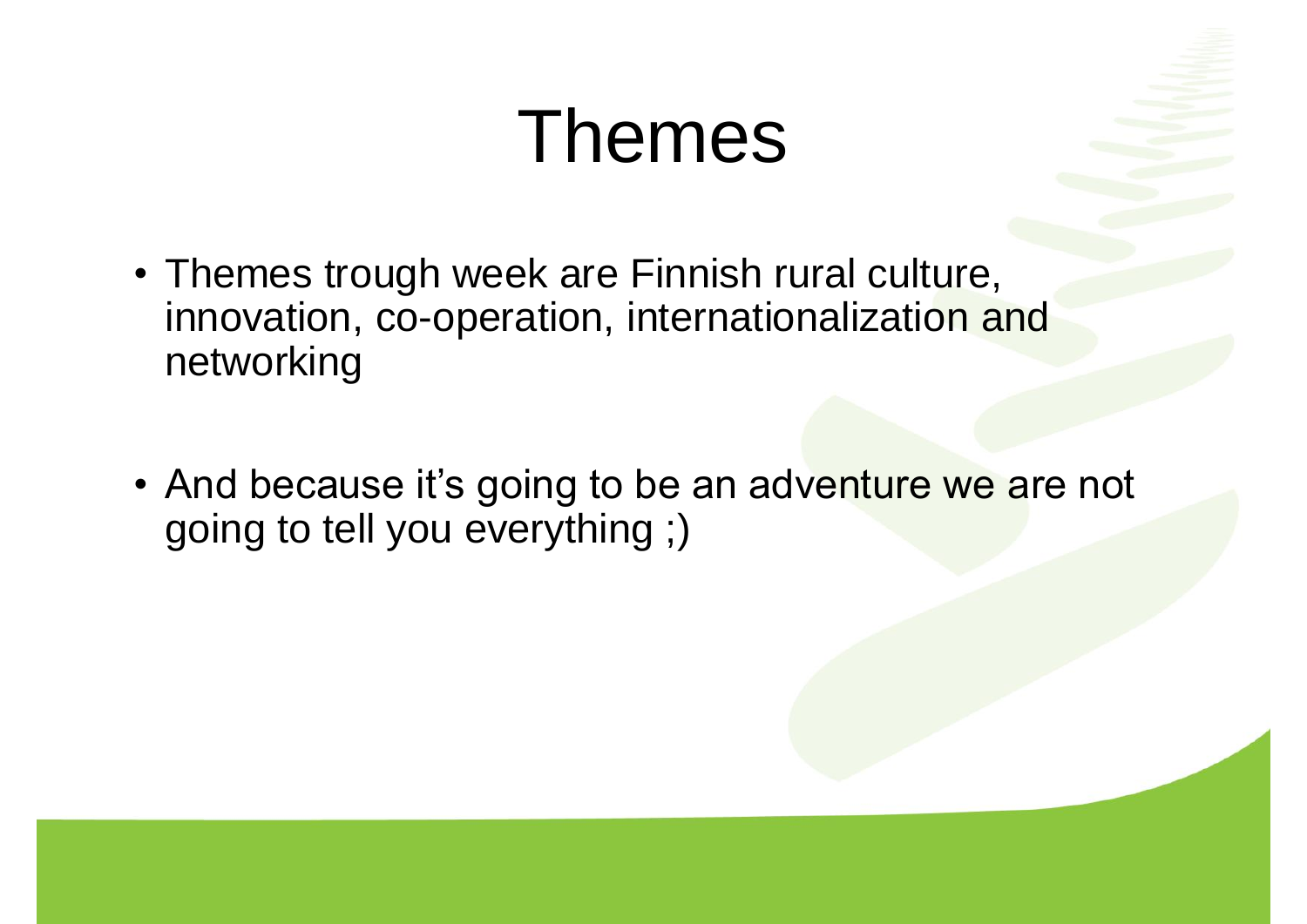#### **Amaze Me Leader** on the road **In Finland!**

AMAZEME,

13.-20.8.2017 Finland

The adventure seminar hits the road in Helsinki, takes a trip around the great Lake Saimaa area and returns to the Finnish capital.

Follow us on social media and stay updated!



Lapland





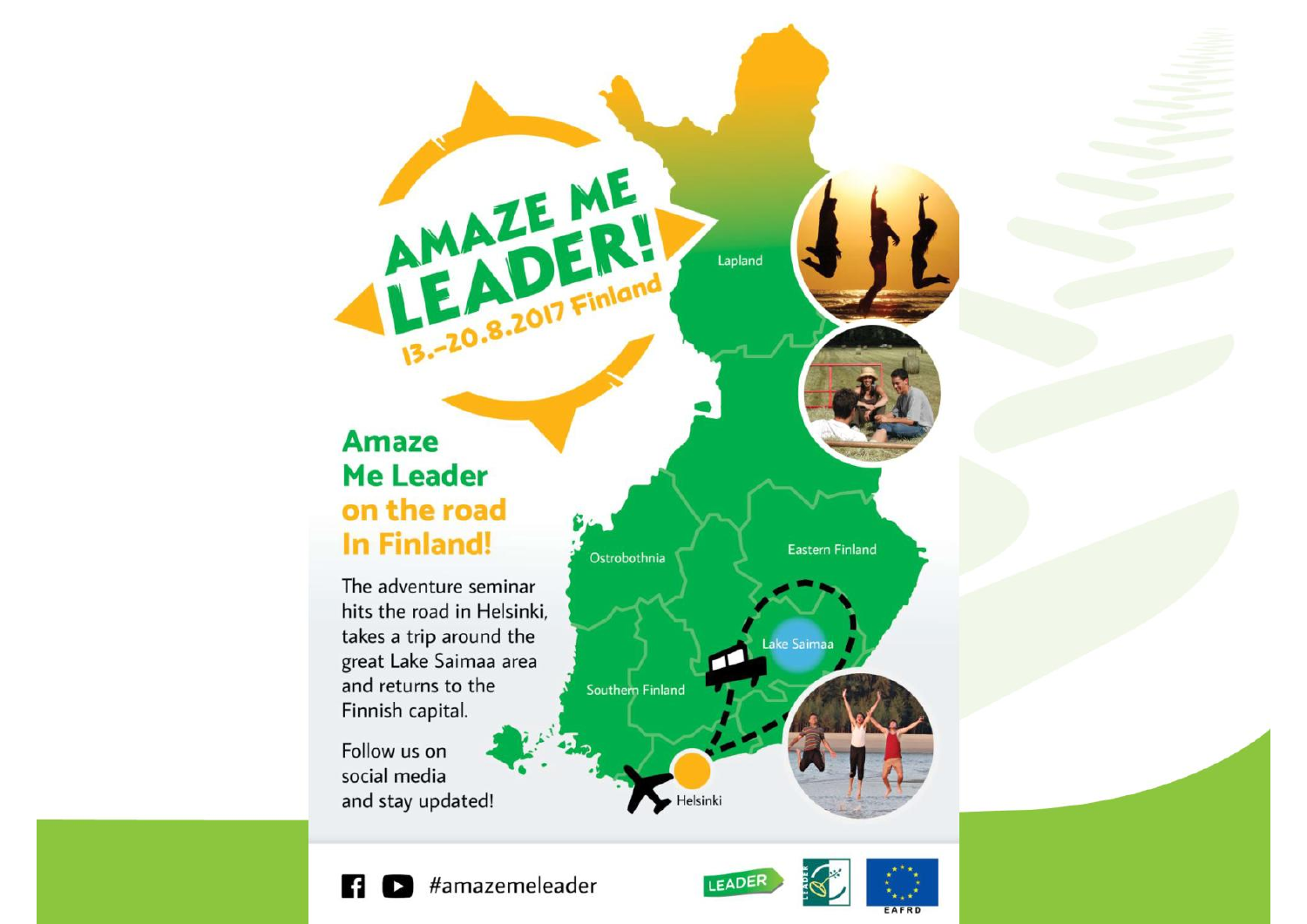# LAGs along the Tour

- Pohjois-Kymen Kasvu www.pohjoiskymenkasvu.fi/
- Veej'jakaja www.veejjakaja.fi/en/
- Rajupusu www.rajupusuleader.fi/in-english/
- Piällysmies www.piallysmies.fi/
- á Leader Länsi-Saimaa www.leaderlansisaimaa.fi/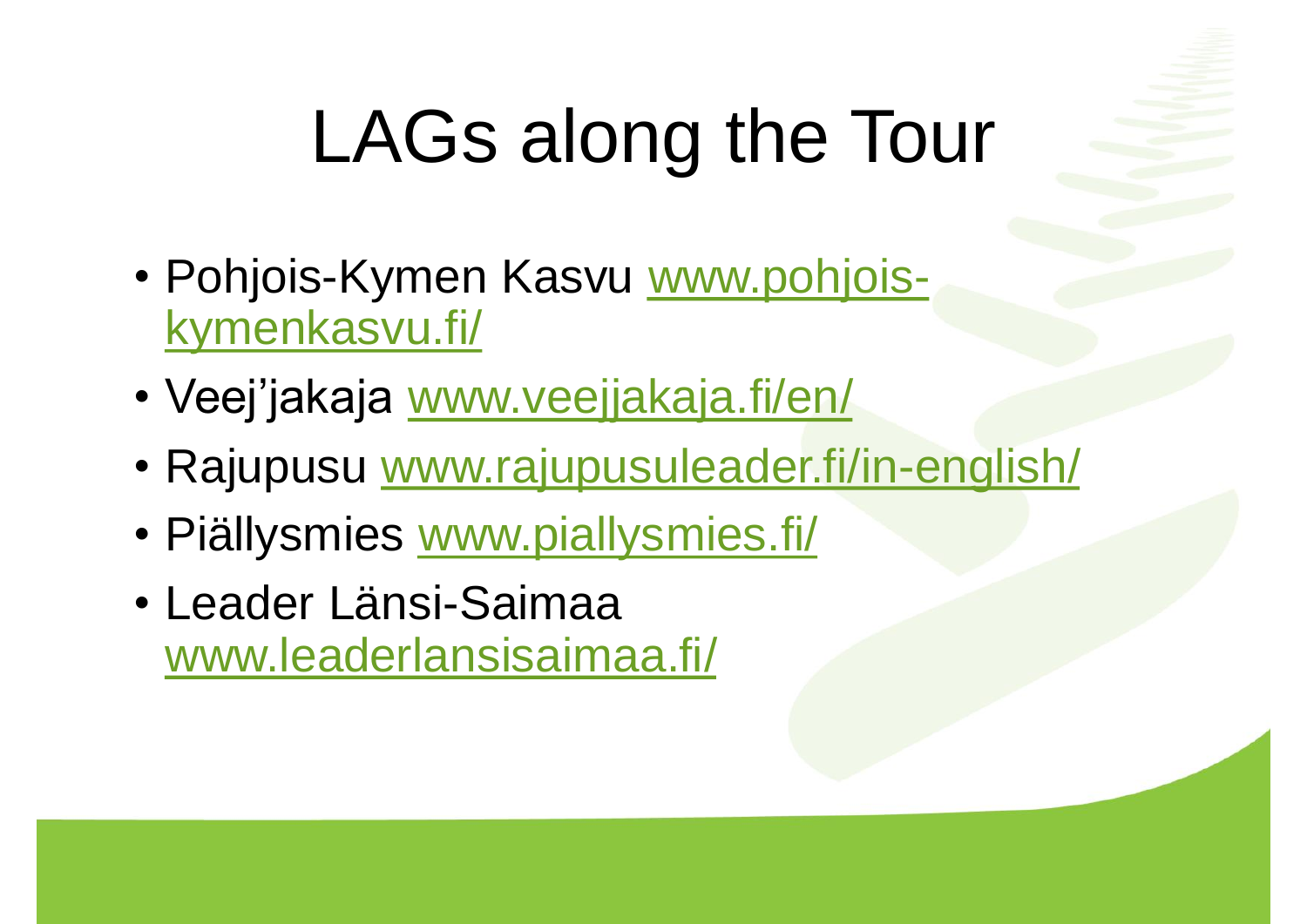#### Also organizing

- XAMK www.xamk.fi/en/frontpage/
- Rural Network www.rural.fi/